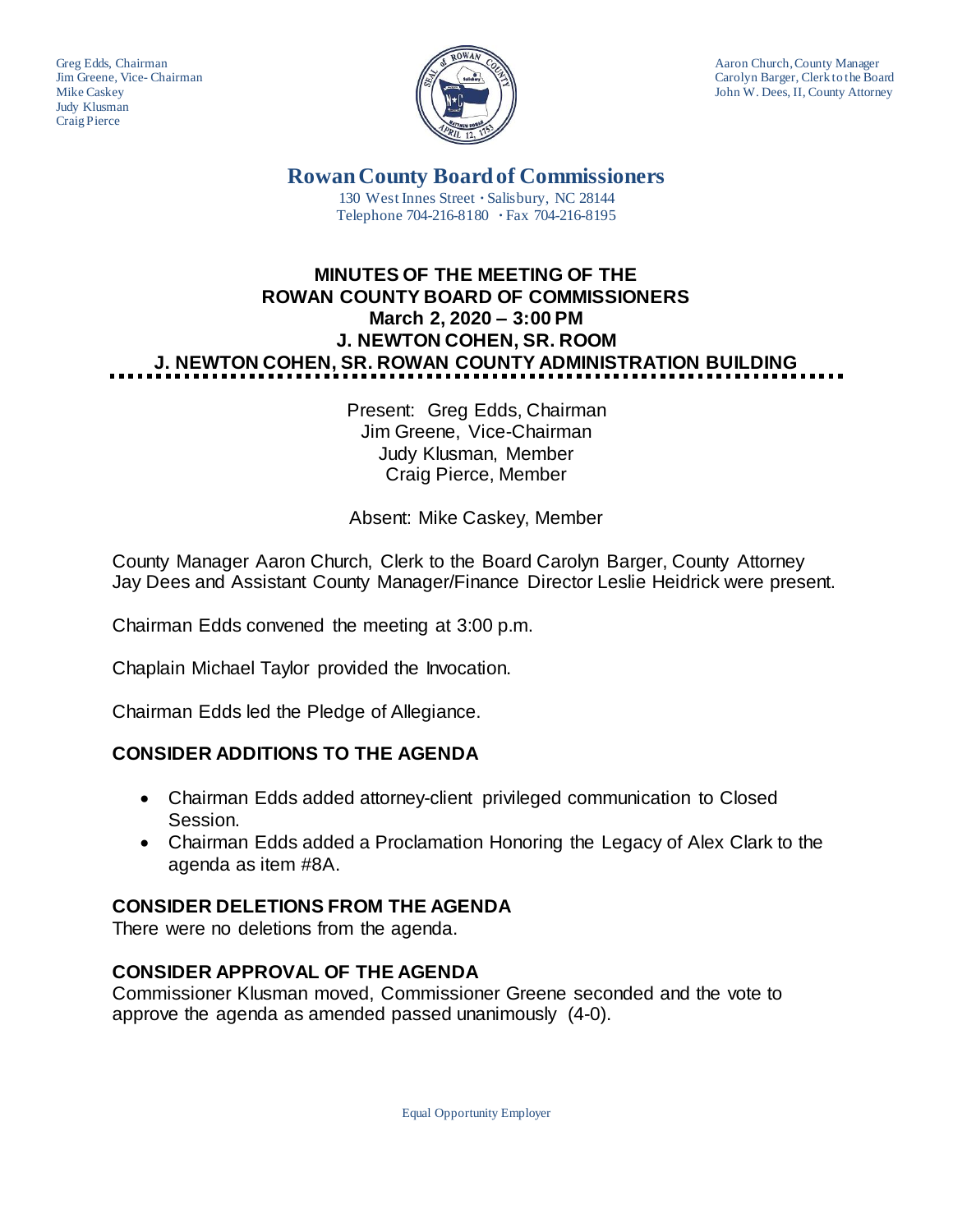### **CONSIDER APPROVAL OF THE MINUTES**

Commissioner Klusman moved, Commissioner Greene seconded and the vote to approve the minutes of the February 17, 2020 and February 24, 2020 Commission Meetings passed unanimously (4-0).

# **1. CONSIDER APPROVAL OF CONSENT AGENDA**

Commissioner Klusman moved approval of the Consent Agenda. The motion was seconded by Commissioner Greene and passed unanimously (4-0).

The Consent Agenda consisted of the following:

- A. Sale of Ground Lease Hangar
- B. NCDOT Resolution for Secondary Road Petition Process
- C. Sale of Ground Lease Hangar (2 of 2)
- D. Closure for Taxiway Rehabilitation
- E. Schedule Quasi-Judicial Hearing for an Amendment to CUP 08-16: Cherry Treesort and Consideration of a Vested Right for 5 Years
- F. Fighting Against Cancer Together Event at WEP
- G. CommScope Donor Hold Harmless Agreement
- H. Reserve Funds for Repairs at RiverPark at Cooleemee Falls
- I. West End Plaza Leasing Policy
- Before opening Public Comment Period, Chairman Edds reported the County's website contained a 2019 Rowan County Litter Mitigation Report. Chairman Edds noted the amount of trash picked up from roadsides by the Department of Environmental Management alone totaled 47.99 tons of litter and 157 tires.

# **2. PUBLIC COMMENT PERIOD**

Chairman Edds opened the Public Comment Period to entertain comments from any citizens wishing to address the Board. With no one coming forward, Chairman Edds closed the Public Comment Period.

### **3. PUBLIC HEARING & SUMMARY PRESENTATION – EDC 'PROJECT TOASTER'**

Scott Shelton, Vice President of the Economic Development Commission (EDC), presented the request for the economic development incentive for 'Project Toaster'. Mr. Shelton announced the company behind the Project was Powerhouse Recycling (Company). According to Mr. Shelton, the Company currently employed over 150 people at its facility located at 220 Ryan Patrick Drive.

Mr. Shelton said the Company planned to expand by adding 100,000 square feet of space in the back of its facility. The existing public sewer line, owned by the City of Salisbury, ran along the back of the Company's property and in the path of the proposed expansion. In order to accommodate the expansion, the sewer line would have to be moved to the rear property line.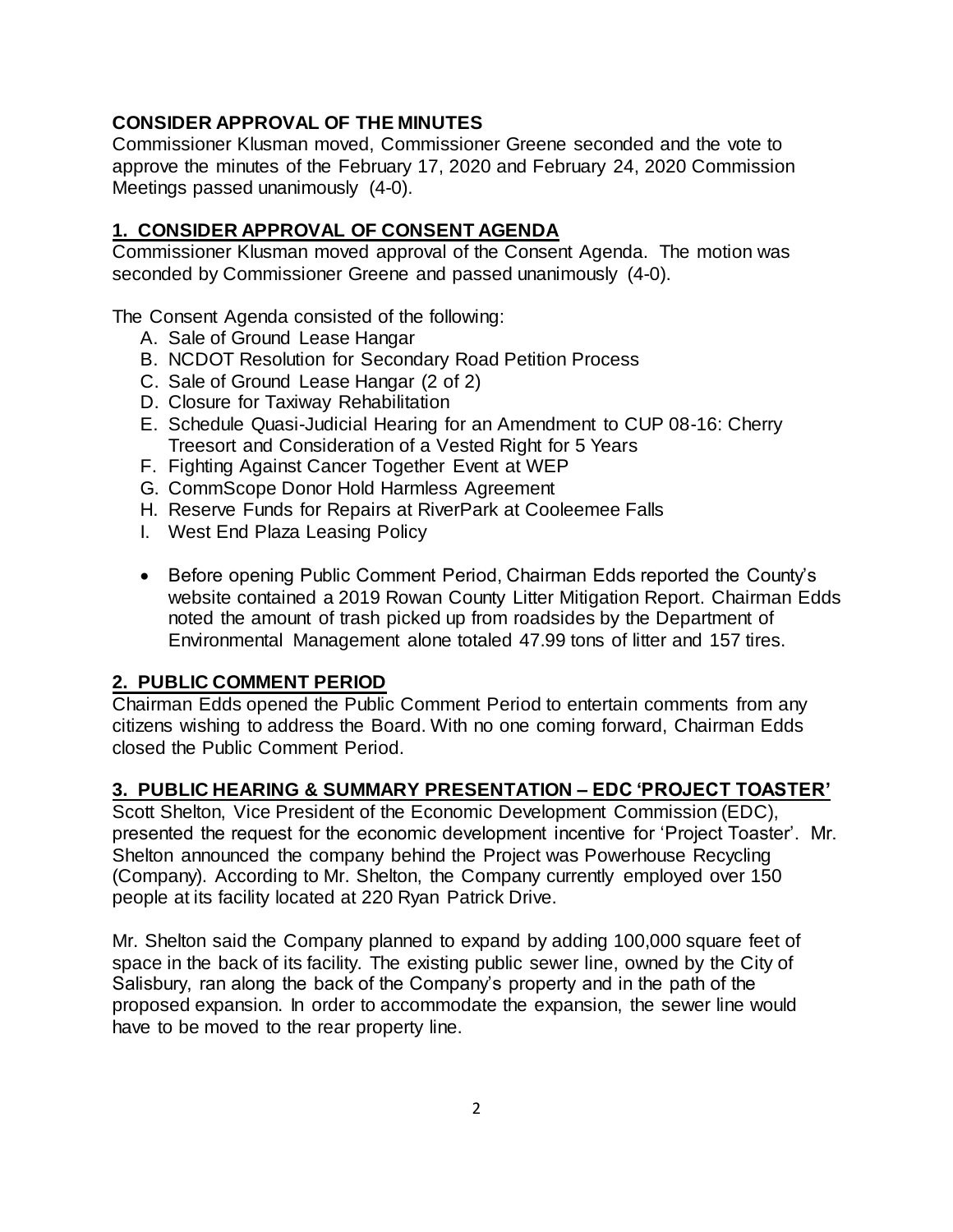The expansion would not result in a significant increase in water/sewer usage. Therefore, the estimated cost (\$135,000) associated with moving the line was the responsibility of the Company.

The EDC was assisting the Company to pursue a \$110,000 Rural Division Infrastructure Grant (Grant) through the State of North Carolina. The Grant would be used to help fund the relocation of the sewer line. A decision regarding the Grant would not be made until April 16, 2020.

The Company planned to invest approximately \$4.25 million and also add 56 new jobs over the next three (3) years as part of the expansion. The majority of the infrastructure improvements would be completed by the end of 2020.

Mr. Shelton continued by highlighting the revenue the County would receive as a result of the project.

Chairman Edds opened the public hearing to receive citizen input regarding the incentive for the proposed project. With no one coming forward to address the Board, Chairman Edds closed the public hearing.

Commissioner Pierce moved to approve the economic incentive package for Powerhouse Recycling. The motion was seconded by Commissioner Greene and passed unanimously (4-0).

#### **4. PUBLIC HEARING: 2020-21 HOME FUNDING ACTION PLAN**

Planning Director Ed Muire explained that as a member of the Cabarrus/Iredell/Rowan HOME Consortium, Rowan County anticipated receiving approximately \$192,081 in project funds for FY 2020-21. As noted in the County's application, Staff anticipated the required match for participation [25% of project funds] would be obtained from Urgent Repair Program funds (NC Housing Finance Agency) and a property donation in the Town of Spencer. Both of these qualify as non-Federal sources and can be used as matching funds.

The scope of the FY 20-21 program would provide housing rehabilitation to at least five (5) owner occupied homes in the County. The County's application for submittal to the City of Concord was in the agenda packet.

According to the staff report regarding the Program Administration, the Salisbury Community Development Corporation (CDC) had managed the County's HOME program since 2012 and Staff recommended the agency for administration of the FY 20- 21 program. Housing and Urban Development (HUD) rules stipulated that procurement was necessary when general project administration exceeded \$25,000; however, based on an anticipated allocation of \$192,081, the maximum allowable project administration funds amounted to \$11,525. Therefore, no formal bids were necessary.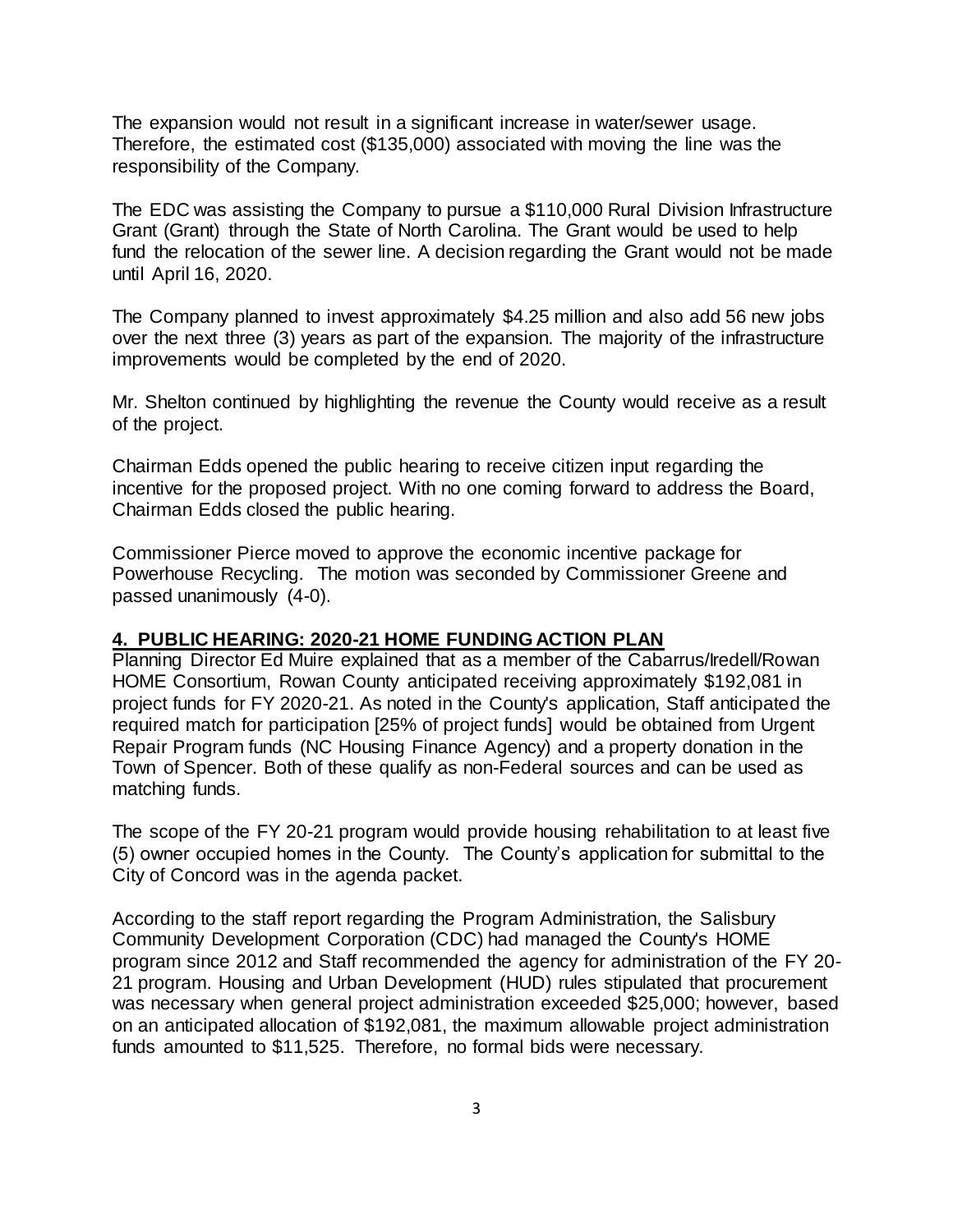Chairman Edds opened the public hearing to receive citizen input regarding the HOME Funding Action Plan for 2020-21. With no one wishing to address the Board, Chairman Edds closed the public hearing.

Commissioner Klusman asked if the grant amount was the same as the prior year. Mr. Muire responded yes and explained how the funding cycle worked.

Commissioner Greene inquired as to the average spent on the homes. Mr. Muire reported the cap was \$40,000; however, he said not all homes reached this amount.

In response to an inquiry from Commissioner Klusman, Mr. Muire discussed how the grant funds were always "rolling." Mr. Muire stated the number of homes actually worked on ranged from 5 to 8 each year, depending on the number of active programs.

Commissioner Klusman suggested showing the before and after pictures next year. Mr. Muire said the Consortium put together an update each year called the CAPER that was sent to HUD. Mr. Muire said he would send the CAPER to the Board.

Commissioner Greene asked who followed up on the grants and Mr. Muire said Staff was asking the Board to continue the County's relationship with Salisbury Community Development for the administrative services.

Commissioner Pierce moved, Commissioner Klusman seconded and the vote to approve the FY 2020-21 HOME Funding Action Plan passed unanimously (4-0).

Commissioner Pierce moved approval to authorize the County Manager to sign the application as the Certifying Official; to authorize the County Manager to sign all administrative related housing documents associated with the program and to authorize the County Manager to enter into a contract with the Salisbury CDC to administer the County's HOME Program for FY 20-21. The motion was seconded by Commissioner Greene and passed unanimously (4-0).

## **5. UPDATE: SOLAR ENERGY SYSTEM MORATORIUM [ZTA 02-19]**

Planning Director Ed Muire provided a handout containing text from the existing Zoning Ordinance for reference. Mr. Muire recalled the Commissioners had enacted a 6-month moratorium on the creation or expansion of any new ground mounted solar energy system in the County's planning jurisdiction, beginning October 7, 2019 and it was scheduled to expire April 7, 2020.

Committee B of the Planning Board was tasked with review of the current standards and preparing recommendations for text changes to the Zoning Ordinance. Their study involved comparison of adjoining county ordinances, inventory of current sites in the county, material from the UNC School of Government and presentations/discussion from different perspectives in the solar industry and community stakeholders.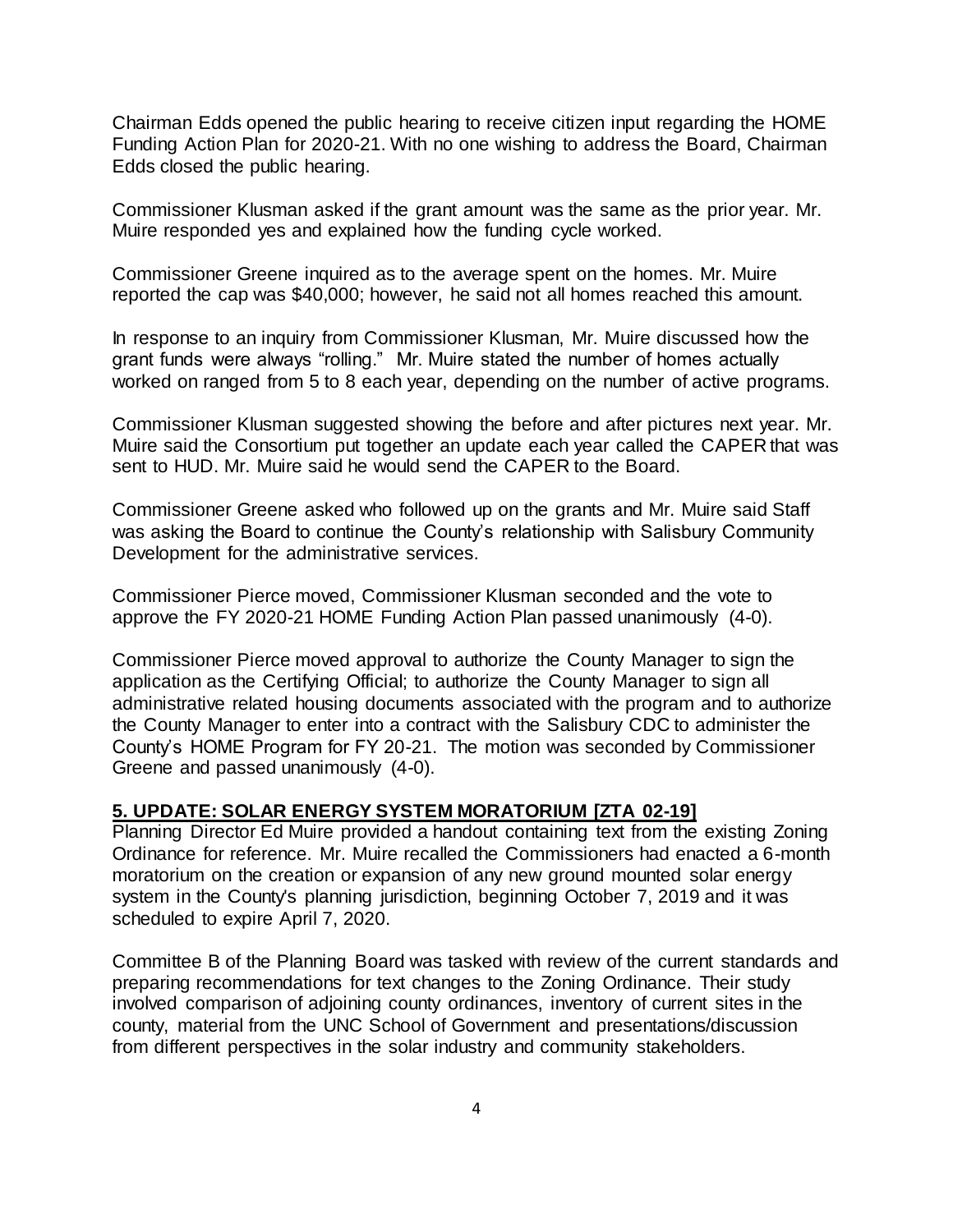Mr. Muire said he was presenting a status update and the Board would not be asked to take any action during the current meeting.

Mr. Muire proceeded by discussing the proposed text amendments in the agenda packet. The solar energy systems were classified as:

- Type 1 Ground mounted of six thousand (6,000) square feet or less; or, roof mounted on any code compliant structure.
- Type 2 Ground mounted that exceeds six thousand (6,000) square feet and having a gross acreage sum that does not exceed fifteen (15) acres.
- Type 3 Ground mounted having a gross acreage sum that exceeds fifteen (15) acres.

Commissioner Pierce asked if the 6,000 square feet referred to panels or acreage. Mr. Muire said 6,000 square feet of panels.

With regards to the setback requirements, Commissioner Pierce asked if the 300' setback requirement from any residence included outbuildings. Mr. Muire said the way the text was recommended pertained to existing residences. Mr. Muire said if there was no residence, church or school on the tract the 300' setback did not apply. The requirement applied to Type 2 or Type 3. Mr. Muire said the standards would apply regardless of the zoning district.

Mr. Muire continued with the review of the proposed text amendments. During the review there was a question and answer period between the Board members and Mr. Muire.

Commissioner Klusman asked if the County was requiring any type of bond for the decommissioning. Commissioner Klusman said if there was no financial responsibility connected to the decommissioning, the solar company could "walk out the door." Mr. Muire said there was a requirement in the plan.

Mr. Muire said he and County Attorney Jay Dees had discussed a request for notice of sale. Mr. Muire expressed hope the required notice would prompt the perspective owner's attorney to notify the County when the sale occurred, which was how staff would know signs needed to be updated and the bond needed to be changed.

Mr. Muire discussed the changes in the Table of Uses.

Going back to the subject of a Decommissioning Plan (Plan) and requiring a bond, Mr. Muire highlighted the proposed Plan in the agenda packet. Mr. Muire said the Legislature had directed the Environmental Management Commission and there was an effort underway to draft a set of standards and the standards must be submitted by January 2022.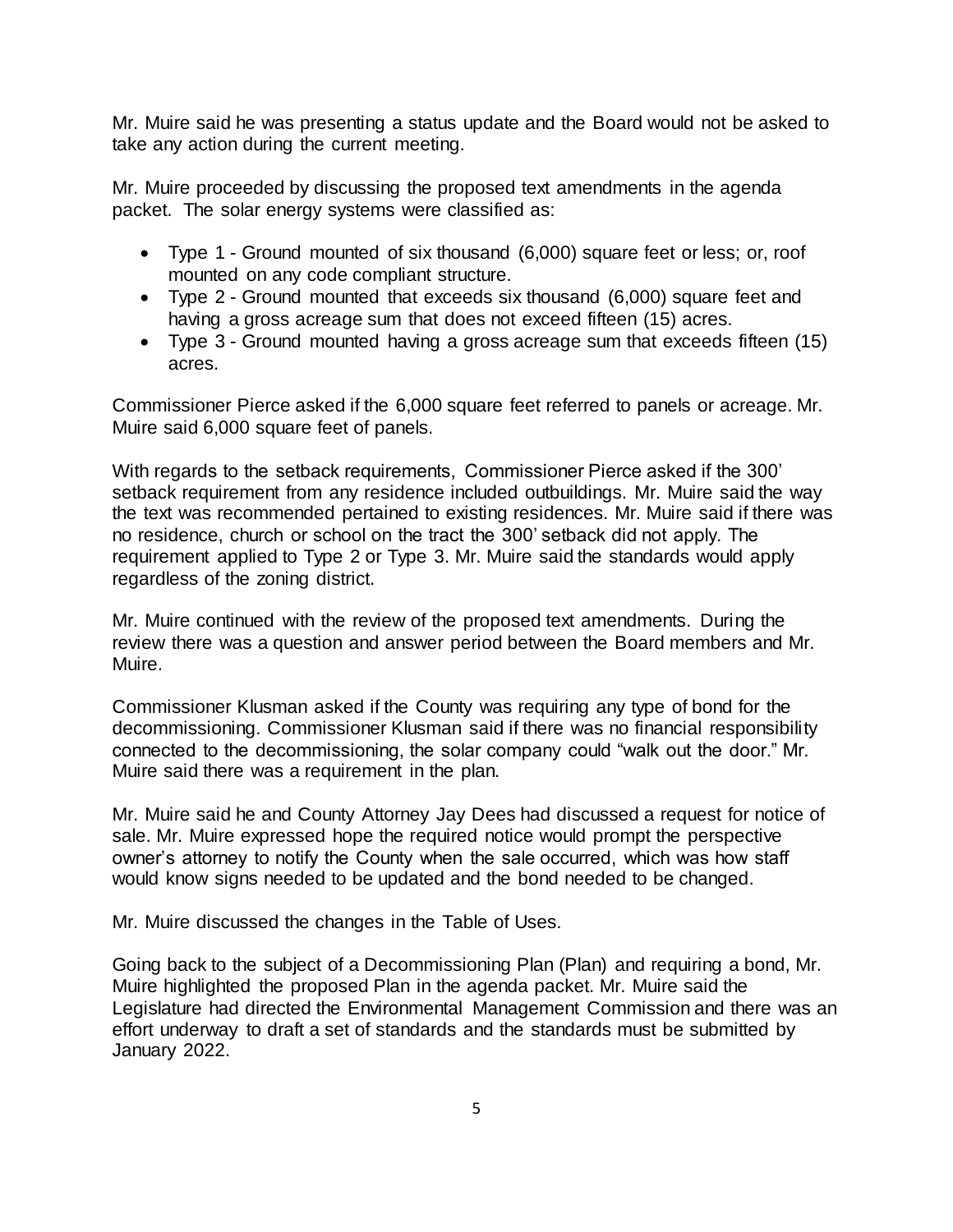Commissioner Greene raised the issue of who the bond would be payable to (the landowner or the County). Commissioner Greene suggested since the County was not the landowner, the County could possibly require an escrow account. County Attorney Jay Dees said the County's authority usually came under the issuance of the Conditional Use Permit, which granted the County permission to go onto a property and remedy violations. Mr. Dees said staff would follow up on the suggestion.

Committee B provided their recommended text to the Planning Board for a Courtesy Hearing which was conducted on February 24, 2020. The Planning Board provided a favorable recommendation (6-2) on the accompanying text and decommissioning plan in the agenda packet, with the following reservations or concerns:

- 1. Tract Size Is 15 acres an appropriate threshold between a Type 2 and Type 3 facility? If so, will this encourage the designation of Industrial districts in the Rural Agricultural areas of the county?
- 2. Screening Should there be an option to allow existing trees or vegetation that satisfies the screening requirement to remain in place as opposed to removing and replanting with the ordinance standard? Should the residence of a landowner that leases property to a solar system be required to be screened and subject to setbacks?
- 3. Bond Will the 1.25 times the decommissioning estimate amount be sufficient to remove the facility in 20 years? Can the bond be issued to the landowner as opposed to the County and still have an effective decommissioning plan?
- 4. Time Does the Planning Board or committee need more time to review the recommendations and receive additional input? Correspondence from the solar industry seemed to support additional study of the topic and standards.

Chairman Edds questioned whether the County would have the right to go onto a landowner's property and tear down a solar farm if a bond was made out to the landowner. Mr. Muire said the Planning Board saw the role of the County as the permitting authority to be responsible for the cleanup. Mr. Muire felt the general idea was the County should be responsible for initiating and managing the cleanup. Mr. Dees said once the economic shelf-life had expired the companies did not want to come back in and clean up; however, the County has the "teeth" to make the cleanup happen. Mr. Dees said the County had the right to abate zoning violations, which in this discussion would be not removing the solar farm.

Mr. Dees suggested the questions should be submitted so they could be addressed more specifically.

Mr. Muire said there were a couple of options for the Commissioners to consider. The Commissioners could do nothing or refer the matter back to the Planning Board for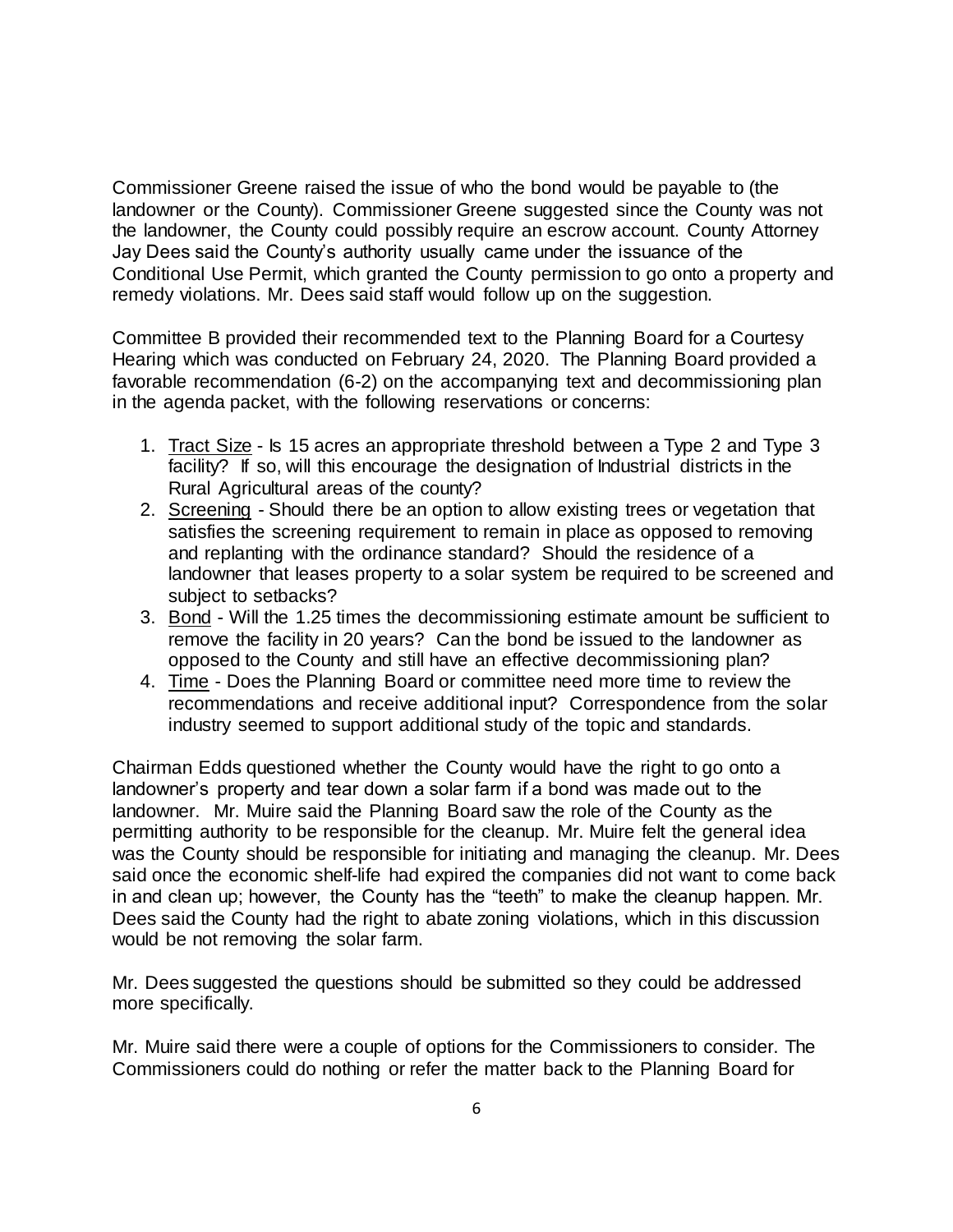further study. Mr. Muire said if the matter did go back to the Planning Board it was likely the moratorium would need to be extended and another hearing would need to be advertised and held. Mr. Muire said the text could be presented at the next Commission Meeting on March 16, 2020 and the hearing could be held the first meeting in April. Mr. Muire explained that if the Commissioners were to go outside the scope of the Planning Board's recommendations, it would be necessary to send the issue back to them.

Commissioner Pierce asked if there was anyone waiting for the moratorium to end. Mr. Muire said the County did not have any applications but there could be some interest.

Commissioner Pierce said he would like for Commissioner Caskey to be able to provide input on the proposed text before moving forward.

Mr. Dees said some good questions had been raised in the current meeting.

Commissioner Greene said he would like to see language added for an annual inspection and to include a fee for the inspections.

Commissioner Greene praised Planning Staff for their work on the proposed text and Commissioner Klusman concurred.

In conclusion, Mr. Muire said the update was for informational purposes only. Mr. Muire said he would put the comments from the Board on the agenda for March 16, 2020.

Chairman Edds asked Mr. Muire to share the Board's appreciation to Committee B for their work on the text amendments.

### **6. CONSIDER APPROVAL OF WAFFLE HOUSE ARCHITECTURAL PLANS FOR WEST END PLAZA OUTPARCEL ON STATESVILLE BOULEVARD**

County Attorney Jay Dees referred to the documentation in the agenda packet from Waffle House with regards to engineering plans, etc. for a new restaurant to be located on the undeveloped outparcel at West End Plaza (WEP). Mr. Dees said the undeveloped parcel was subject to the Declaration of Restrictive Covenants for WEP.

Mr. Dees explained the covenants required Waffle House to get architectural plan approval from the Declarant (or owner, Rowan County). Mr. Dees said it was undetermined at this point concerning underground sewer connections.

Drew Joiner from Waffle House was present to answer any questions pertaining to the plans in the agenda packet. Mr. Dees said if the County took care of approval of the architectural plans, the next question was whether the County could accommodate the underground sewer connect or if Waffle House would have to connect to the City of Salisbury's (City) main on Statesville Boulevard. Mr. Dees said there was questions as to the County's capacity and the condition of the lines. Mr. Dees recalled the County had to perform a major project behind the former theater to repair and replace lines at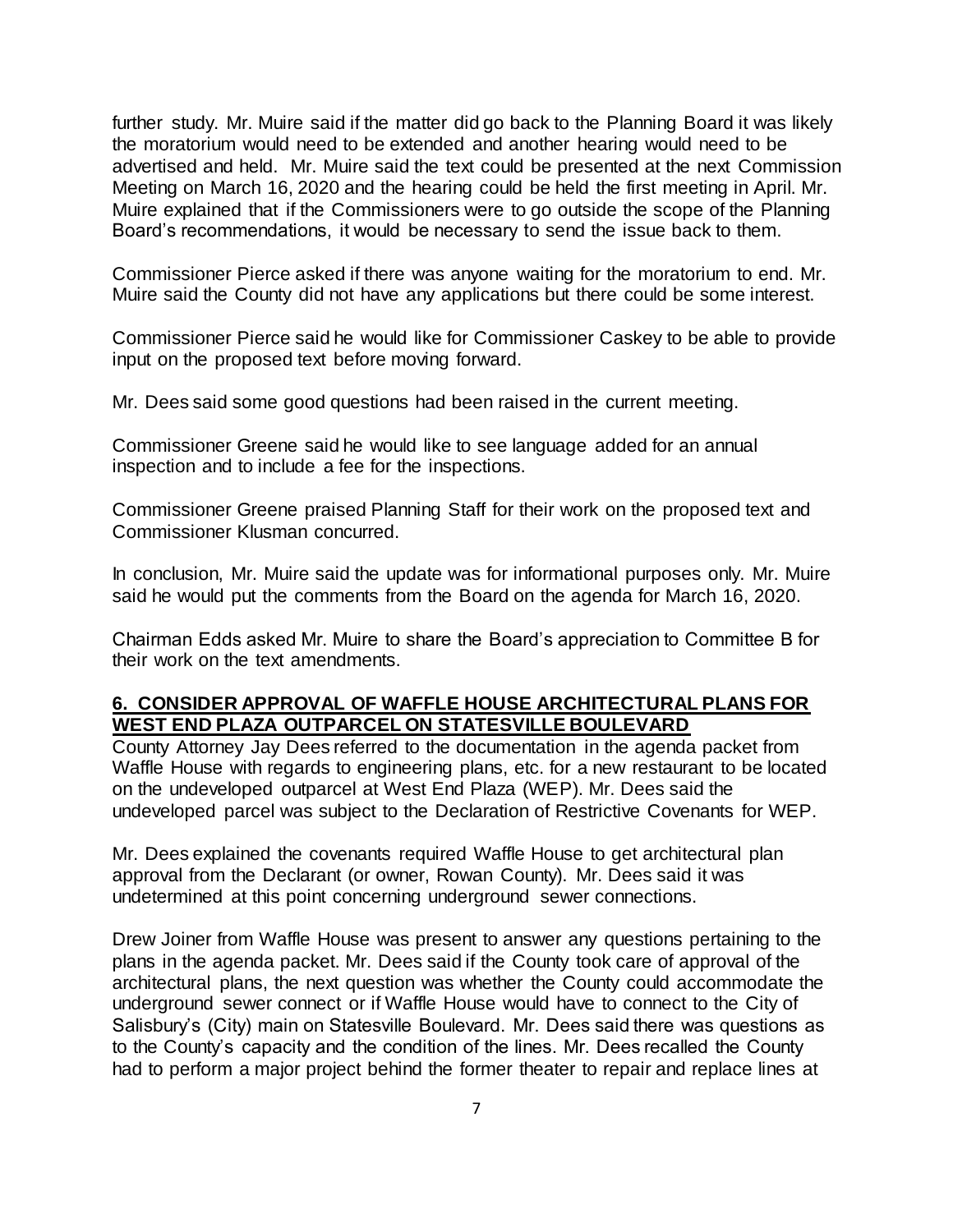that location. Mr. Dees said it was recognized the best option might be to connect to the City main.

Mr. Dees said the question today was whether to approve the architectural plans.

Commissioner Pierce inquired as to where the entrance to the restaurant would be located. Mr. Joiner responded the entrance would be off the main drive for WEP Boulevard and there would be a separate entrance to the access road.

Commissioner Greene commented at some point the County would have to tear down the former theater. Commissioner Greene asked if the connection would be at the theater's location. Mr. Dees said, "that is what we believe." Mr. Dees said the County had surveyors who had certified they had located the sewer lines. Mr. Dees said there was already a cleanout and connection at the empty lot that had been there from day one. Mr. Dees reported the City could not tell the County why the City did not accept this line into their system during the original development in the early 1980's, which was a red flag for everyone. Mr. Dees said there were cost issues involved with the development. One of the questions was if the County made changes to the architectural plans, the cheaper option was to connect to the County's system.

Mr. Dees confirmed to Chairman Edds the reason Waffle House was before the Board was due to the restrictive covenants requiring the County to approve the architectural plans.

The Board discussed at length its preferences for the quality of the building Waffle House planned to erect. Mr. Joiner responded by highlighting the types of materials to be used.

Mr. Joiner said he could provide the Board with color renderings; however, he did not currently have the renderings with him. Mr. Joiner pointed out he was not present under any type of zoning ordinances but rather under the Declaration from 1987. Mr. Joiner said it would be helpful to consider what was aesthetically required, as well as the buildings already in existence.

Commissioner Greene informed Mr. Joiner the County was preparing to spend millions of dollars on the WEP and the Board expected to have as nice a building as possible from Waffle House and not a building compared to those in existence from 20–30 years ago.

Commissioner Klusman emphasized the type of building she wanted to see from Waffle House. Commissioner Klusman said there would be thousands of people that would be utilizing the future conference space WEP.

Discussion ensued regarding other Waffle House locations. Chairman Edds reiterated Commissioner Greene's comments and said the County was embarking on a large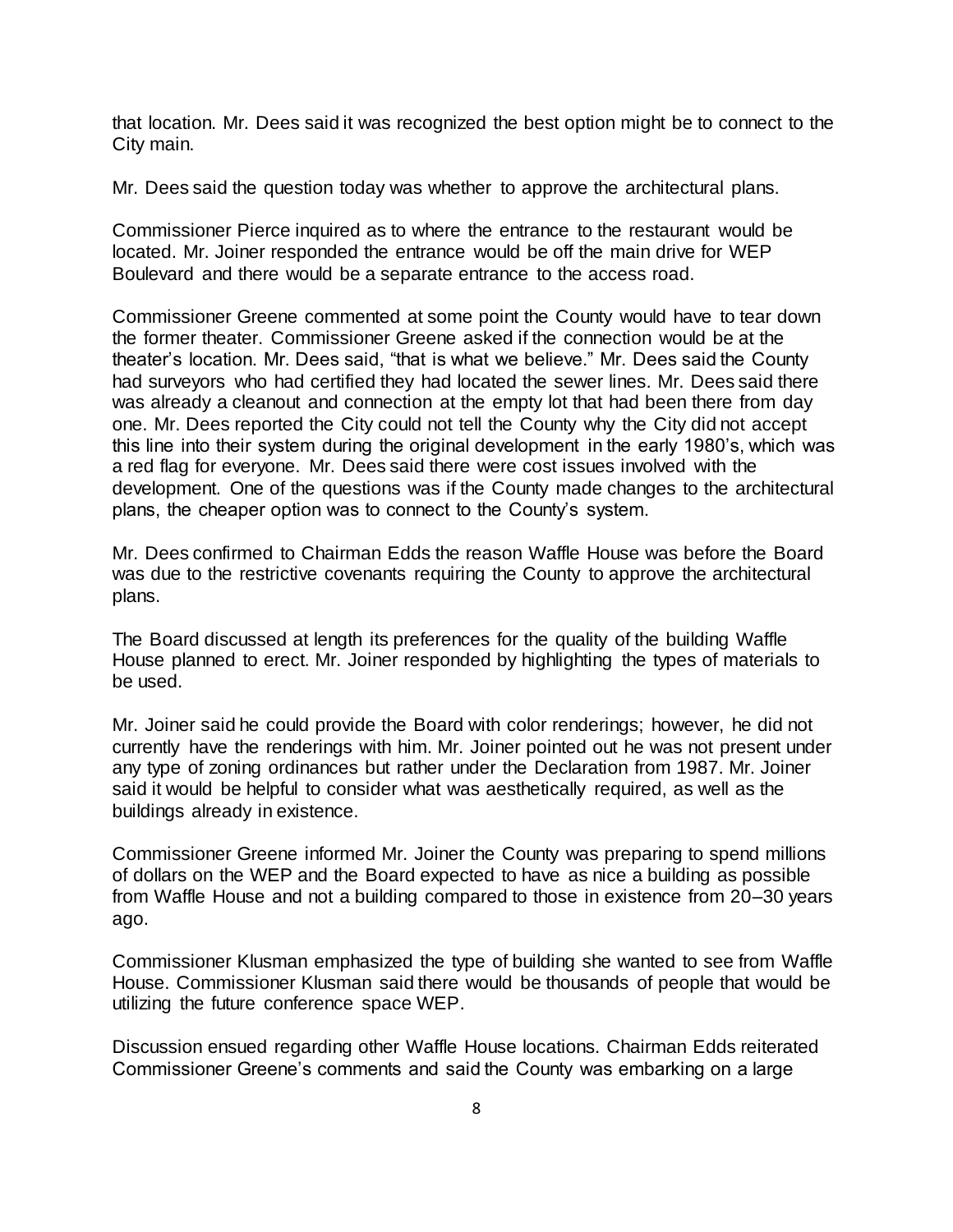remodeling for WEP and the County was going to require new businesses to step up the quality of their facilities. Chairman Edds also noted that he personally did not like the yellow Waffle House signs and preferred to see better for Rowan County.

Mr. Joiner said the proposed building fits with the City's zoning. Chairman Edds said the Board understood this but the County had a say because the County owned the property. Chairman Edds stressed the County wanted better.

Commissioner Klusman suggested Mr. Joiner view the renderings for the proposed remodel at WEP. Commissioner Klusman preferred the signage be at ground level. Mr. Joiner responded the elevation of the sight falls off from Statesville Boulevard about 10- 11 feet. Mr. Joiner said leveling the ground and putting in a monument sign when the Declarations permit a much taller sign might be difficult to accomplish.

Commissioner Pierce said the Board did not wish to dictate what Waffle House had to do with its restaurant; however, he agreed Mr. Joiner should review the renderings for the remodeling to take place of the WEP. Commissioner Pierce said the County wanted the best-looking Waffle House possible.

Chairman Edds said he did not wish to move forward with approval at this time but would like to try to work with Mr. Joiner for a facility both parties would be proud of.

#### **7. PIEDMONT SKYDIVING RELOCATION**

Valerie Steele, Airport and Transit Director, presented the request for the relocation of Piedmont Skydiving from its current location to the west side of the runway. The area was cleared and seeded and was ready to be leased for construction of a removable building prior to moving operations to the new drop zone. Ms. Steele expressed hope that by July 2020 the operations could move into the new drop zone.

Chairman Edds welcomed the owner of Piedmont Skydiving, LLC, Daniel McNulty. Chairman Edds said Mr. McNulty had purchased the business in May 2015.

Mr. McNulty said when the previous owner had the business, there were about 500 skydives per year. Mr. McNulty said the business had grown and last year there were 4500 jumps. Mr. McNulty said the change in location and the space was needed. Mr. McNulty said he would be able to bring more experienced jumpers to help teach people to skydive, as well.

Commissioner Pierce moved approval of the Piedmont Skydiving relocation. The motion was seconded by Commissioner Klusman and passed unanimously (4-0).

### **8. CONSIDER APPROVAL OF BOARD APPOINTMENTS GRANITE QUARRY PLANNING BOARD ETJ APPOINTMENTS**

The Town Board for Granite Quarry previously recommended Jared Mathis for appointment as an ETJ **Alternate** to its Planning Board. The County Commissioners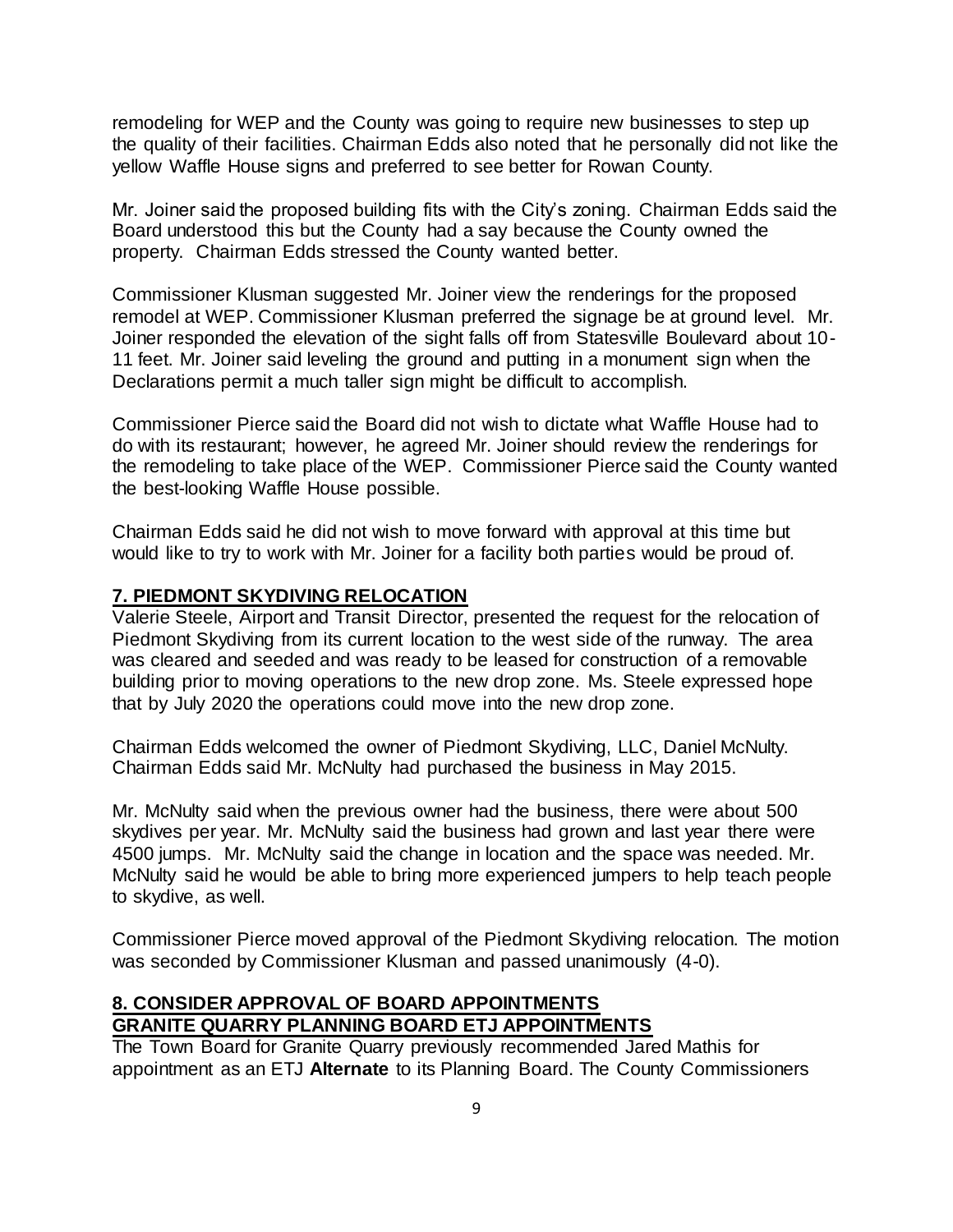approved the Town's request on December 2, 2019. This left one (1) vacant ETJ seat on their Planning Board.

During the Town's meeting in January 2020, the Town Board voted to approve switching Jared Mathis from the **Alternate** ETJ seat to the regular ETJ seat. The Commissioners are asked to approve the change. With approval, the term would still expire 7-31-2022.

Commissioner Pierce moved to approve switching Mr. Mathis from the Alternate ETJ seat to the regular ETJ seat as requested. The motion was seconded by Commissioner Greene and passed unanimously (4-0).

The County also received an application from Delores Anderson Shannon. According to the Granite Quarry Clerk, Ms. Shannon should be considered for the now vacant **Alternate** seat (approved above). This term would expire on 7-31-2022.

Commissioner Klusman moved to appoint Ms. Shannon followed by a second from Commissioner Pierce. The motion carried unanimously (4-0).

### **ROWAN COUNTY ZONING BOARD OF ADJUSTMENT**

David Miller applied for reappointment. The term would be for three (3) years, expiring on February 28, 2023.

Commissioner Klusman moved, Commissioner Pierce seconded and the vote to reappoint David Miller passed unanimously (4-0).

#### **TOWN OF ROCKWELL PLANNING AND ZONING BOARD**

The Mayor for the Town of Rockwell submitted a letter requesting a waiver of term limits for the reappointment of Wesley Plyler and Richard Terrell, Sr. The letter indicates the valuable input of these two (2) board members and the difficulty of finding other volunteers to serve.

The Board of Commissioners is asked to waive the term limits established in the Resolution that governs the board appointment process and to reappoint both members. The terms for both would be for three-years and expire on February 28, 2023.

Commissioner Pierce moved to waive the term limits as requested for the Resolution that governs the board appointment process. The motion was seconded by Commissioner Greene and passed unanimously (4-0).

Commissioner Pierce moved the reappointment of Mr. Plyler and Mr. Terrell. The motion was followed by a second from Commissioner Greene and carried unanimously  $(4-0)$ .